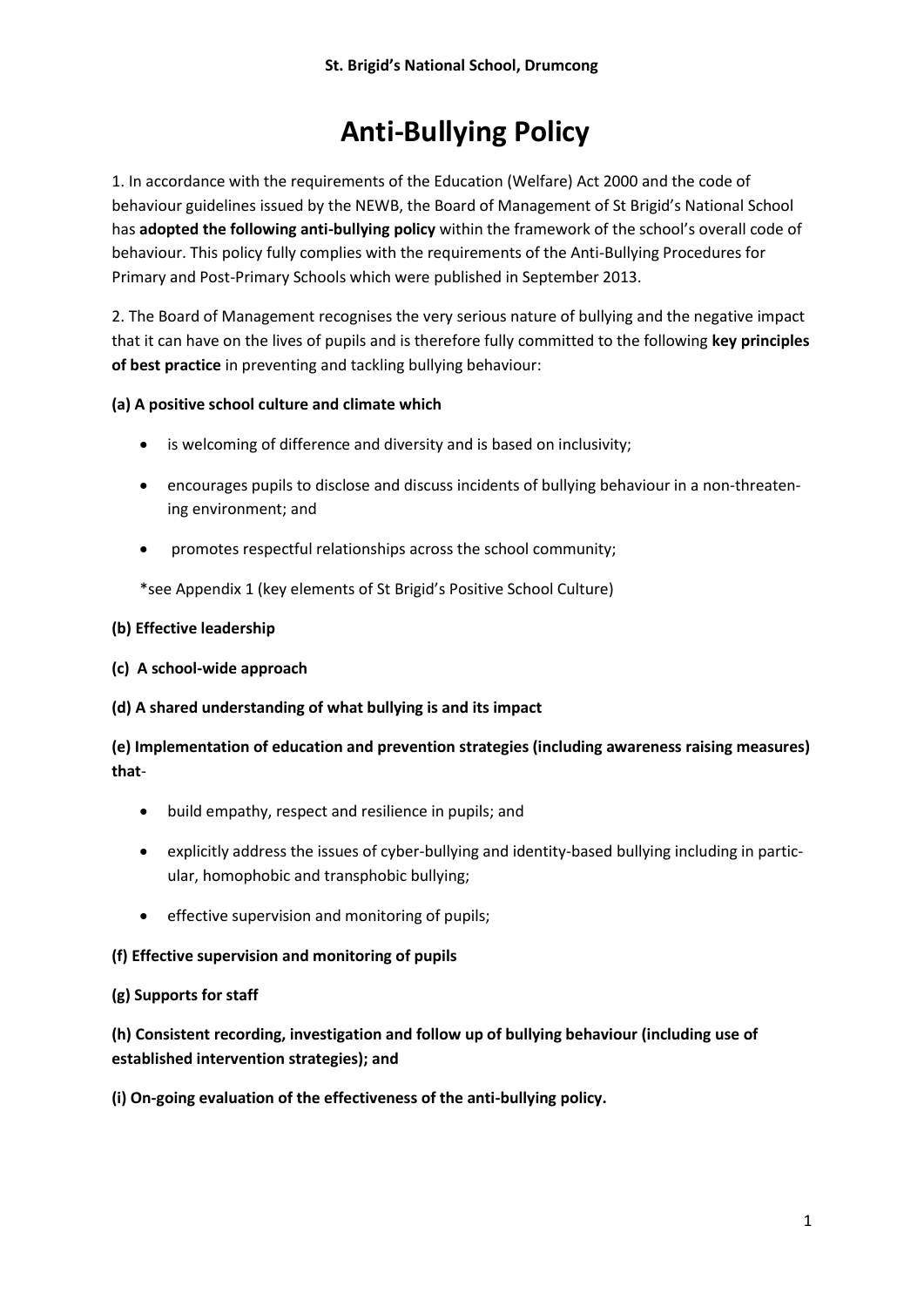3. In accordance with the *Anti-Bullying Procedures for Primary and Post-Primary Schools* bullying is defined as follows:

# **Bullying is unwanted negative behaviour, verbal, psychological or physical conducted, by an individual or group against another person (or persons) and which is repeated over time.**

The following types of bullying behaviour are included in the definition of bullying:

- Deliberate exclusion, isolation, malicious gossip and other forms of relational bullying,
- Cyber-bullying
- Identity-based bullying such as homophobic bullying, racist bullying, bullying based on a person's membership of the Traveller community and bullying of those with disabilities or special educational needs.
- Physical aggression
- **•** Intimidation
- Name Calling
- Damage to personal property
- Extortion

Isolated or once-off incidents of intentional negative behaviour, including a once-off offensive or hurtful text message or other private messaging, do not fall within the definition of bullying and will be dealt with, as appropriate, in accordance with the **school's code of behaviour**.

**However, in the context of this policy, placing a once-off offensive or hurtful public message, image or statement on a social network site or other public forum where that message, image or statement can be viewed and/or repeated by other people will be regarded as bullying behaviour. To "like" such public messages, images or statements, will similarly be regarded as bullying behaviour.**

Negative behaviour that does not meet this definition of bullying will be dealt with in accordance with the school's code of behaviour.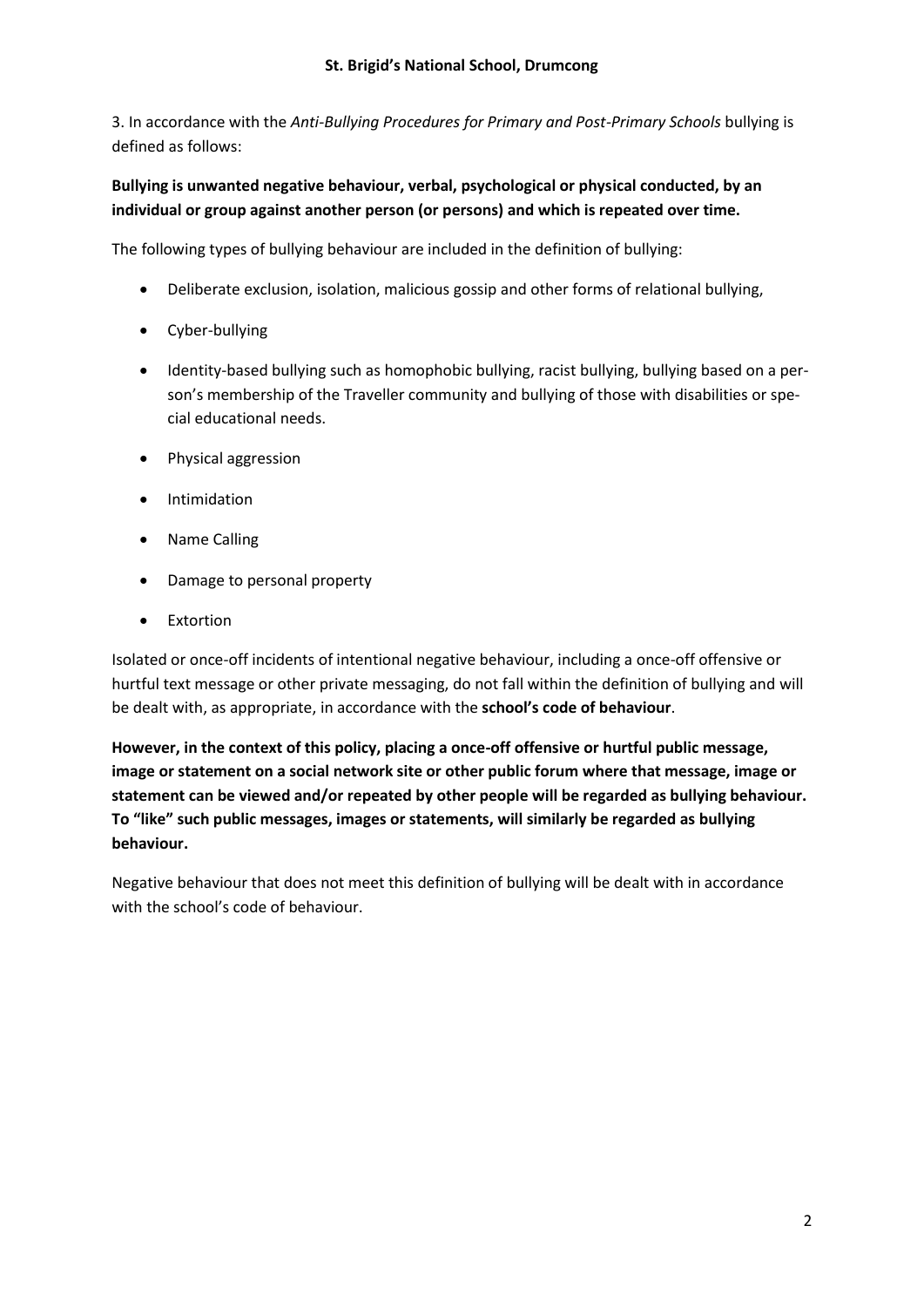#### **General behaviours which apply to all types of bullying** • Harassment based on any of the nine grounds in the equality legislation e.g. sexual harassment, homophobic bullying, racist bullying etc. Physical aggression Damage to property Name calling **Slagging**  The production, display or circulation of written words, pictures or other materials aimed at intimidating another person Offensive graffiti Extortion Intimidation Insulting or offensive gestures The "look" Invasion of personal space A combination of any of the types listed. **Cyber** *Denigration: Spreading rumours, lies or gossip to hurt a person's* reputation **Harassment**: Continually sending vicious, mean or disturbing messages to an individual **Impersonation**: Posting offensive or aggressive messages under another person's name **Flaming**: Using inflammatory or vulgar words to provoke an online fight **Trickery**: Fooling someone into sharing personal information which you then post online **Outing**: Posting or sharing confidential or compromising information or images **Exclusion**: Purposefully excluding someone from an online group **Cyber stalking**: Ongoing harassment and denigration that causes a person considerable fear for his/her safety Silent telephone/mobile phone call Abusive telephone/mobile phone calls Abusive text messages Abusive email Abusive communication on social networks e.g. Facebook/Ask.fm/ Twitter/You Tube or on games consoles Abusive website comments/Blogs/Pictures Abusive posts on any form of communication technology **Identity Based Behaviours Including any of the nine discriminatory grounds mentioned in Equality Legislation** (gender including

#### **Some examples of bullying behaviours**

transgender, civil status, family status, sexual orientation, religion, age, disability, race and membership of the Traveller community).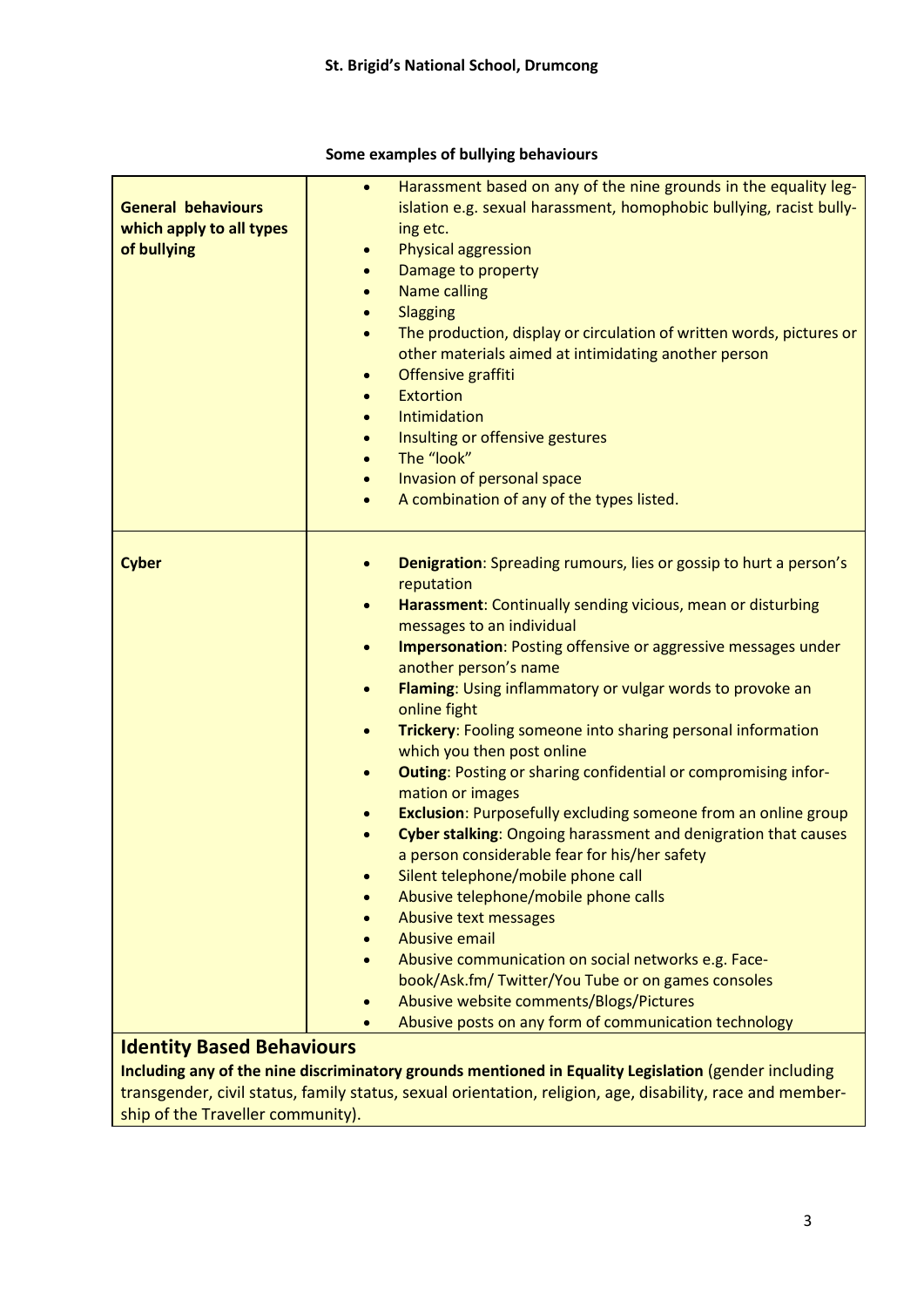| <b>Homophobic and</b><br><b>Transgender</b><br>Race, nationality, ethnic<br>background and<br>membership of the | Spreading rumours about a person's sexual orientation<br>$\bullet$<br>Taunting a person of a different sexual orientation<br>Name calling e.g. Gay, queer, lesbianused in a derogatory man-<br>ner<br>Physical intimidation or attacks<br>$\bullet$<br><b>Threats</b><br>$\bullet$<br>Discrimination, prejudice, comments or insults about colour, na-<br>$\bullet$<br>tionality, culture, social class, religious beliefs, ethnic or traveller<br>background<br>Exclusion on the basis of any of the above                                                                      |
|-----------------------------------------------------------------------------------------------------------------|----------------------------------------------------------------------------------------------------------------------------------------------------------------------------------------------------------------------------------------------------------------------------------------------------------------------------------------------------------------------------------------------------------------------------------------------------------------------------------------------------------------------------------------------------------------------------------|
| <b>Traveller community</b>                                                                                      |                                                                                                                                                                                                                                                                                                                                                                                                                                                                                                                                                                                  |
| <b>Relational</b>                                                                                               | This involves manipulating relationships as a means of bullying. Behaviours<br>include:<br><b>Malicious gossip</b><br>$\bullet$<br><b>Isolation &amp; exclusion</b><br>$\bullet$<br>Ignoring<br>$\bullet$<br>Excluding from the group<br>$\bullet$<br>Taking someone's friends away<br>$\bullet$<br>"Bitching"<br>$\bullet$<br><b>Spreading rumours</b><br>$\bullet$<br><b>Breaking confidence</b><br>$\bullet$<br>Talking loud enough so that the victim can hear<br>$\bullet$<br>The "look"<br>$\bullet$<br>Use or terminology such as 'nerd' in a derogatory way<br>$\bullet$ |
| <b>Sexual</b>                                                                                                   | Unwelcome or inappropriate sexual comments or touching<br>$\bullet$<br><b>Harassment</b><br>$\bullet$                                                                                                                                                                                                                                                                                                                                                                                                                                                                            |
| <b>Special Educational</b><br>Needs,<br><b>Disability</b>                                                       | <b>Name calling</b><br>$\bullet$<br>Taunting others because of their disability or learning needs<br>$\bullet$<br>Taking advantage of some pupils' vulnerabilities and limited capacity<br>$\bullet$<br>to recognise and defend themselves against bullying<br>Taking advantage of some pupils' vulnerabilities and limited capacity<br>$\bullet$<br>to understand social situations and social cues.<br>Mimicking a person's disability<br>$\bullet$<br>Setting others up for ridicule                                                                                          |

4. The relevant teachers for investigating and dealing with bullying are the relevant class teachers. Any teacher may act as a relevant teacher if circumstances warrant it.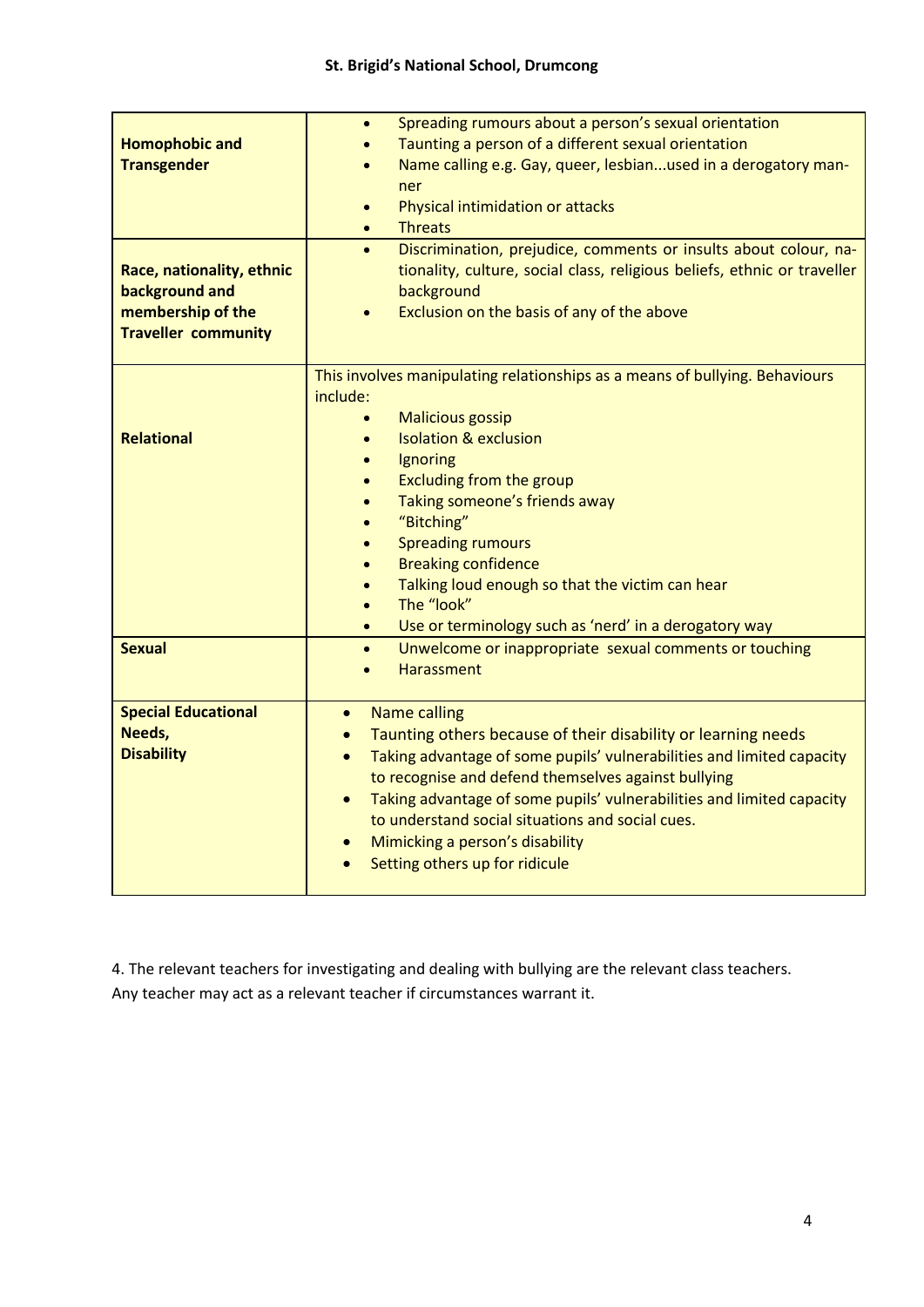5. The education and prevention strategies to be used by St. Brigid's School are as follows

#### **School-wide approach**

- A school-wide approach to fostering of respect for all members of the school community.
- The promotion of the value of diversity to address issues of prejudice and stereotyping, and highlight the unacceptability of bullying behaviour.
- The fostering and enhancing of the self-esteem of all our pupils through both curricular and extracurricular activities. Pupils will be provided with opportunities to develop a positive sense of self-worth through formal and informal interactions.
- Whole staff professional development on bullying to ensure that all staff develop an awareness of what bullying is, how it impacts on pupils' lives and the need to respond to it in terms of prevention and intervention.
- Professional development with specific focus on the training of all relevant teachers
- School wide awareness raising and training on all aspects of bullying, to include pupils, parent(s)/guardian(s) and the wider school community.
- Supervision and monitoring of classrooms, corridors, school grounds, school tours and extracurricular activities. Non-teaching and ancillary staff will be encouraged to be vigilant and to report issues to relevant teachers. Supervision will also apply to monitoring student use of the school's communication technology.
- Involvement of the student council in contributing to a safe school environment.
- The school's anti-bullying policy is discussed with pupils and all parent(s)/guardian(s) are given a copy as part of the Code of Behaviour of the school on enrolment.
- Implementation of regular whole school awareness measures such as the use of assembly time, school notices/posters, friendship days or other means to reinforce awareness of the school's anti-bullying culture and ethos.
- A culture of telling is encouraged, with particular emphasis on the importance of bystanders. In that way pupils will gain confidence in 'telling'. Pupils can be fully confident that when they report incidents of bullying they are not considered to be telling tales; **they are behaving responsibly.**
- Pupils can tell in any way that suits them e.g.:
	- o Direct approach to teacher.
	- o Hand note up with homework.
	- o Make a phone call to the school or to a trusted teacher in the school.
	- o Anti-bullying box.
	- o Get a parent(s)/guardian(s) or friend to tell on your behalf.
	- o Ensure bystanders understand the importance of telling if they witness or know that bullying is taking place.

#### **Implementation of curricula**

- The full implementation of the SPHE curricula and the RSE and Stay Safe Programmes.
- Continuous Professional Development for staff in delivering these programmes.
- School wide delivery of lessons on bullying from evidence based programmes, e.g. *Stay Safe Programme, The Walk Tall Programme.*
- The school will specifically consider the additional needs of Special Education Needs pupils with regard to programme implementation and the development of skills and strategies to enable all pupils to respond appropriately.
- The school will implement the advice in "Sexual Orientation advice for schools" \*see Appendix 2

Other school policies, practices and activities that are particularly relevant to bullying include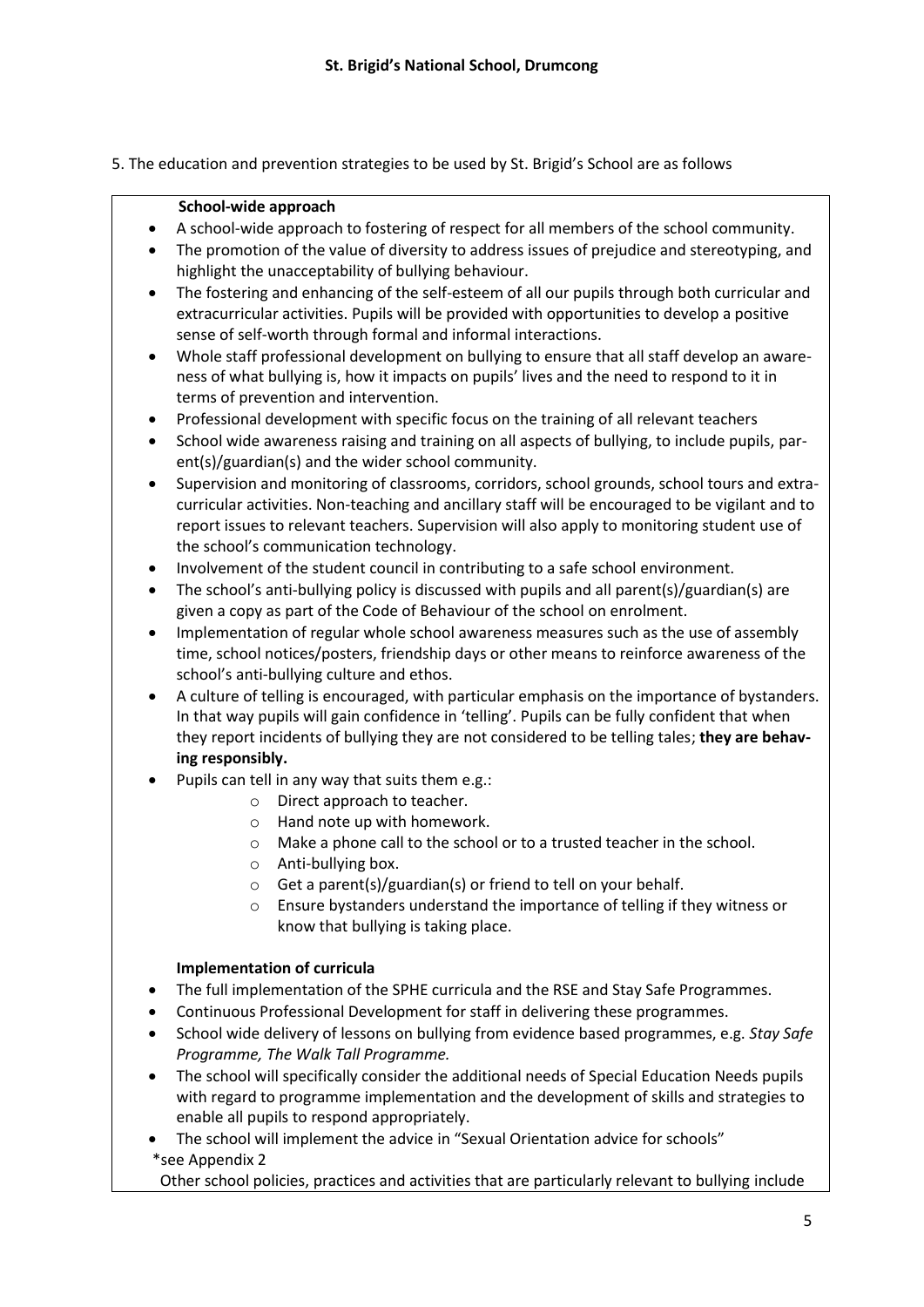Code of Behaviour Child Protections policy Supervision of pupils Internet Acceptable Use policy Attendance

6. The school's procedures for investigation, follow-up and recording of bullying behaviour and the established intervention strategies used by the school for dealing with cases of bullying behaviour are as follows:

## **Procedures for Investigating and Dealing with Bullying**

**The primary aim in investigating and dealing with bullying is to resolve any issues and to restore, as far as is practicable, the relationships of the parties involved (rather than to apportion blame).** Every effort will be made to ensure that all involved (including pupils, parent(s)/guardian(s)) understand this approach from the outset.

## **Reporting bullying behaviour**

- Any pupil or parent(s)/guardian(s) may bring a bullying incident to any teacher in the school.
- All reports, including anonymous reports of bullying, will be investigated and dealt with by the relevant teacher with the assistance of another teacher.
- Teaching and non-teaching staff such as secretaries, special needs assistants (SNAs), caretakers, must report any incidents of bullying behaviour witnessed by them, or mentioned to them, to the relevant teacher;

# **Step by Step Procedure for handling alleged cases of bullying**

- Listen to the report of alleged bullying incident, whether told by recipient of the alleged behaviour or witness and record as reported.
- Two teachers speak to the alleged victim in a safe, non-threatening environment.
- Two teachers speak to the accused party/parties in a non-threatening environment.
- Broaden the investigation to gather information from anybody who may have witnessed the behaviour in question in order to build up a true picture.
- Inform parents/guardians that a bullying incident is being investigated.
- In investigating and dealing with bullying, the relevant teacher and the teacher assisting him/her will exercise their professional judgement to determine whether bullying has occurred and how best the situation might be resolved;
- Parent(s)/guardian(s) and pupils are required to co-operate with any investigation and assist the school in resolving any issues and restoring, as far as is practicable, the relationships of the parties involved as quickly as possible;
- Teachers will take a calm, unemotional problem-solving approach.
- Where possible incidents will be investigated outside the classroom situation to ensure the privacy of all involved;
- All interviews will be conducted with sensitivity and with due regard to the rights of all pupils concerned. Pupils who are not directly involved can also provide very useful information in this way;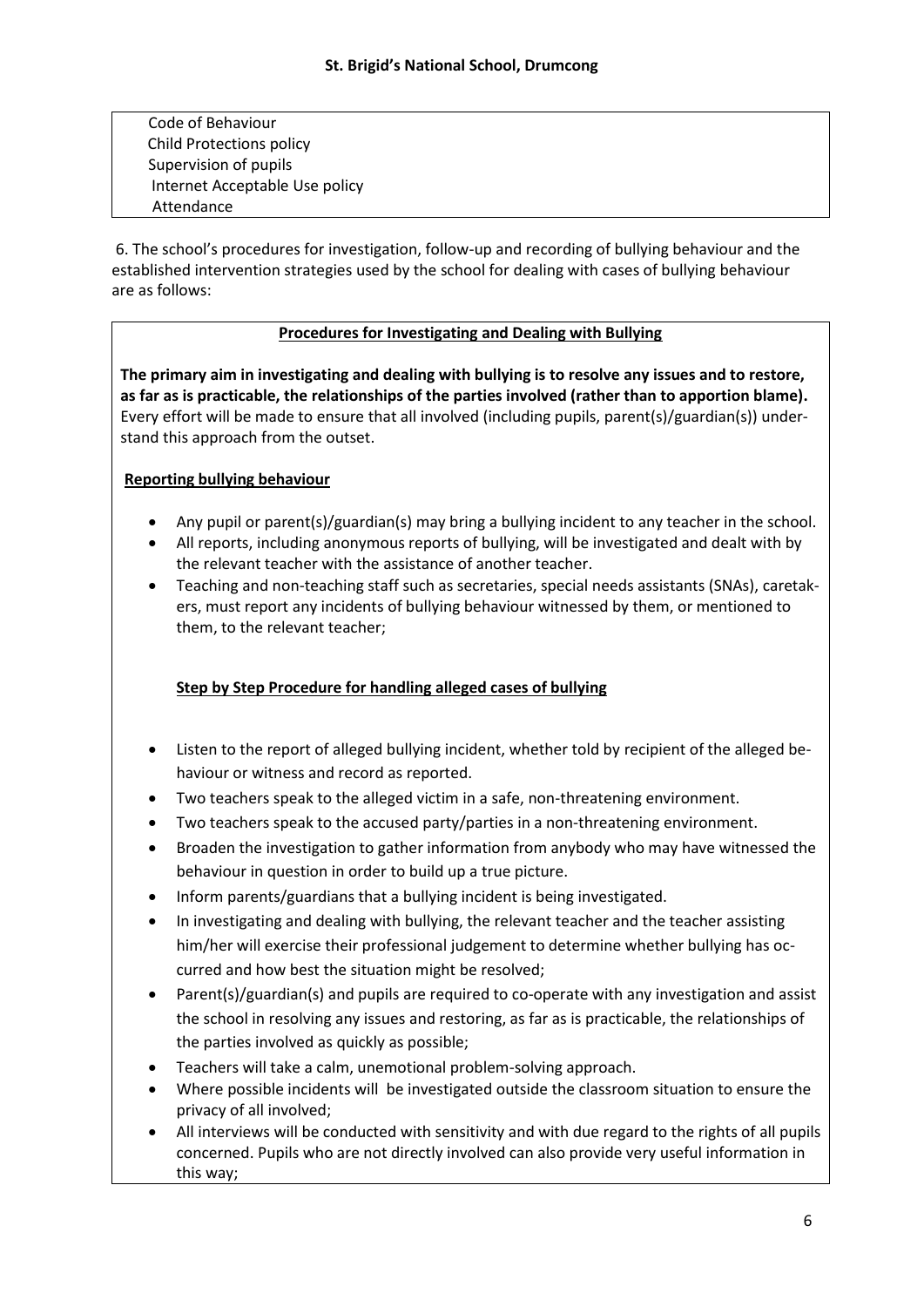- When analysing incidents of bullying behaviour, the teachers involved in the investigation will seek answers to questions of what, where, when, who and why. This should be done in a calm manner, setting an example in dealing effectively with a conflict in a non-aggressive manner;
- **If a group is involved, each member will be interviewed individually at first.** Thereafter, all those involved will be met as a group. At the group meeting, each member will be asked for his/her account of what happened to ensure that everyone in the group is clear about each other's statements;
- Each member of a group will be supported through the possible pressures that may face from the other members of the group after the interview by the teacher; It may also be appropriate or helpful to ask those involved to write down their account of the incident(s)
- **In cases where it has been determined by the relevant teacher that bullying behaviour has occurred, the parent(s)/guardian(s) of the parties involved should be contacted at an early stage to inform them of the matter and explain the actions being taken (by reference to the school policy).** The school should give parent(s)/guardian(s) an opportunity of discussing ways in which they can reinforce or support the actions being taken by the school and the supports provided to the pupils;
- The use of emails by either the parents or pupils is an unacceptable means of communication in the process associated with this policy.
- Where the relevant teacher has determined that a pupil has been engaged in bullying behaviour, it will be made clear to him/her how he/she is in breach of the school's anti-bullying policy and efforts should be made to try to get him/her to see the situation from the perspective of the pupil being bullied;
- **In any situation where disciplinary sanctions are required, this is a private matter solely between the pupil/s being disciplined, his or her parent(s)/guardian(s) and the school;**

# **Follow up and recording**

- In determining whether a bullying case has been adequately and appropriately addressed the relevant teacher must, as part of his/her professional judgement, take the following factors into account:
- Whether the bullying behaviour has ceased;
- Whether any issues between the parties have been resolved as far as is practicable;
- Whether the relationships between the parties have been restored as far as is practicable;
	- Any feedback received from the parties involved, their parent(s)/guardian(s)s or the school Principal or Deputy Principal
	- Follow-up meetings with the relevant parties involved should be arranged separately with a view to possibly bringing them together at a later date if the pupil who has been bullied is ready and agreeable.
- Where a parent(s)/guardian(s) is not satisfied that the school has dealt with a bullying case in accordance with these procedures, the parent(s)/guardian(s) must be referred, as appropriate, to the school's complaints procedures.
- In the event that a parent(s)/guardian(s) has exhausted the school's complaints procedures and is still not satisfied, the school must advise the parent(s)/guardian(s) of their right to make a complaint to the Ombudsman for Children.

# **Recording of bullying behaviour**

It is imperative that all recording of bullying incidents must be done in an objective and factual manner. The school's procedures for noting and reporting bullying behaviour are as follows: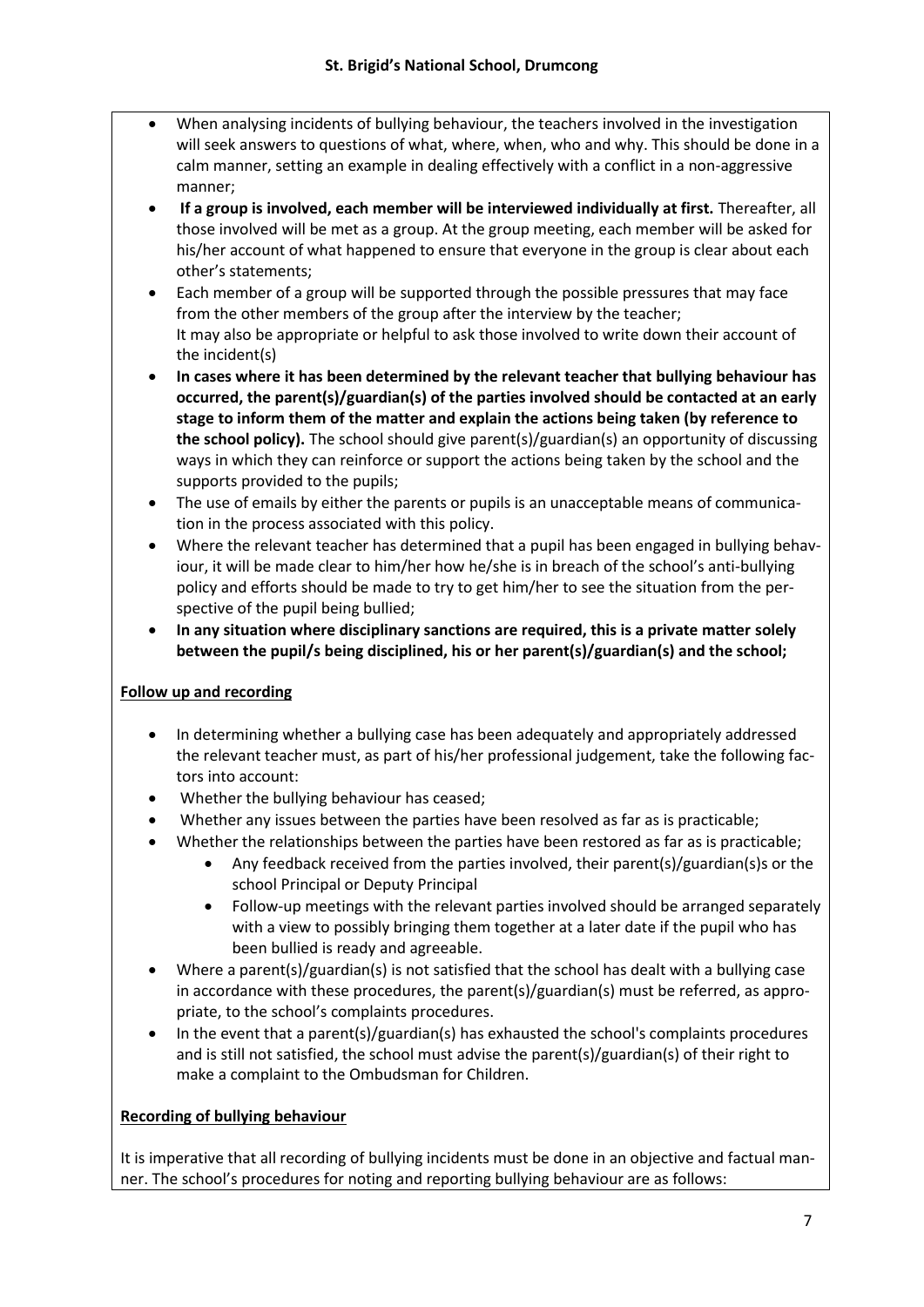## **Informal- pre-determination that bullying has occurred**

- All staff will keep a written record of any incidents witnessed by them or notified to them and will recorded in incident book provided to each staff member. All incidents must be reported to the relevant teacher
- While all reports, including anonymous reports of bullying must be investigated and dealt with by the relevant teacher, the relevant teacher will keep a written record of the reports , the actions taken and any discussions with those involved regarding same on the form provided for recording bullying behaviour.
- The relevant teacher must advise the principal of all incidents being investigated. The principal will retain the paperwork and file in a confidential manner and in a secure location.

## **Formal Stage 1-determination that bullying has occurred**

- If it is established by the relevant teacher that bullying has occurred, the relevant teacher must keep appropriate written records which will assist his/her efforts to resolve the issues and restore, as far as is practicable, the relationships of the parties involved. These records will be recorded on the form provided for this purpose.
- All records will be kept in a secure place by the relevant teacher pending completion of the process when they will be retained by the principal.

## **Formal Stage 2**

The relevant teacher will use the form provided to record the bullying behaviour.

#### **Established intervention strategies**

- Teacher interviews with all pupils
- Negotiating agreements between pupils and following these up by monitoring progress. This can be on an informal basis or implemented through a more structured mediation process
- Working with parent(s)/guardian(s)s to support school interventions

 7. The school's programme of support for working with pupils affected by bullying is as follows (see Section 6.8.16 of the Anti-Bullying Procedures for Primary and Post-Primary Schools) :

 All in-school supports and opportunities will be provided for the pupils affected by bullying to participate in activities designed to raise their self-esteem, to develop friendships and social skills and build resilience e.g.

 Buddy / Peer mentoring system Group work such as circle time

- If pupils require counselling of further supports the school will endeavour to liaise with the appropriate agencies to organise same. This may be for the pupil affected by bullying or involved in the bullying behaviour.
- Pupils should understand that there are no innocent bystanders and that all incidents of bullying behaviour must be reported to a teacher.